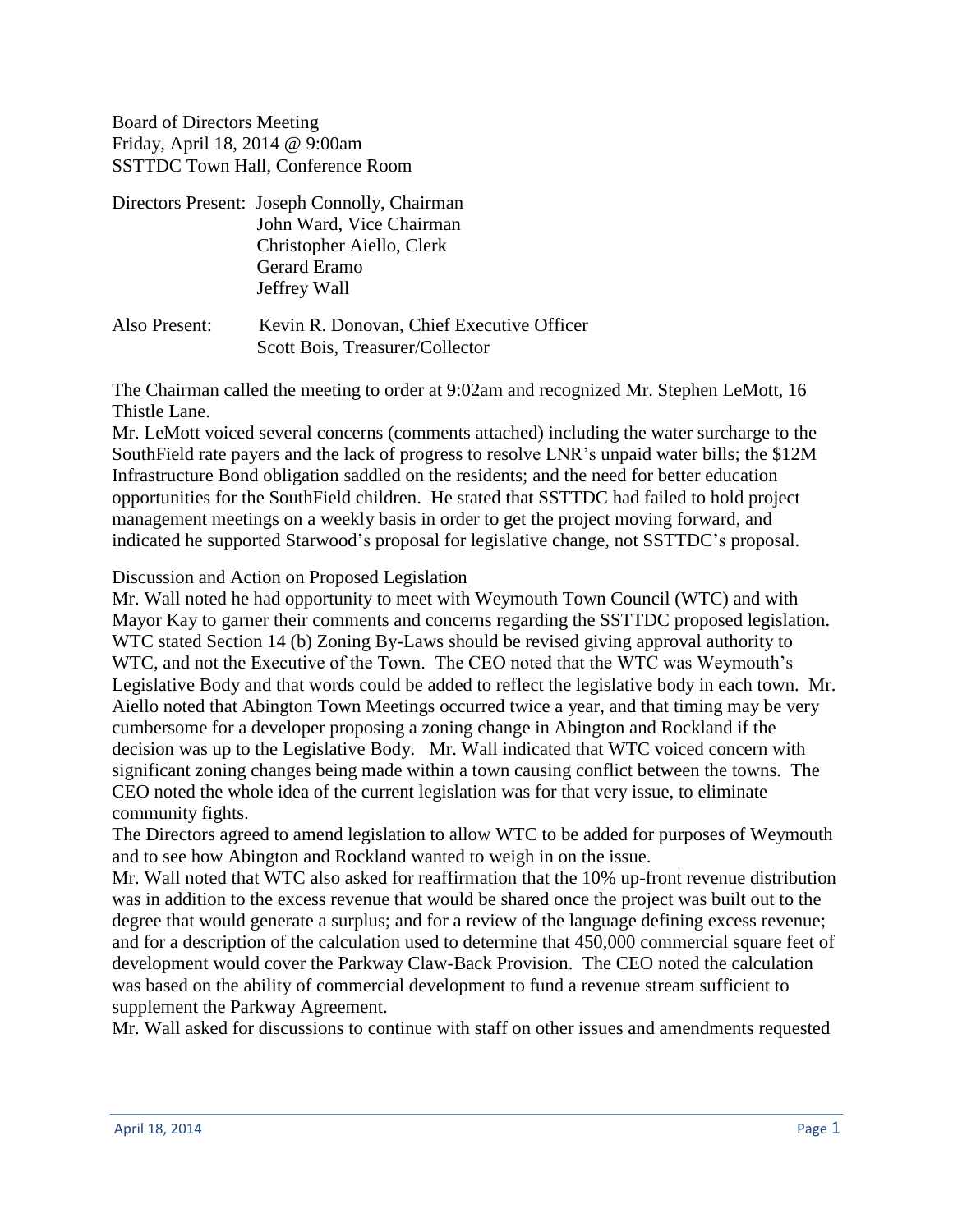by WTC; and for the Board to allow more deliberation before taking a vote on SSTTDC's proposed legislation. The Board agreed.

#### Status of Starwood

Mr. Ward noted that Peter Forman, S. S. Chamber of Commerce, wrote an op-ed piece in the Ledger in support of the Starwood Legislation; and he suggested that SSTTDC write a response to the paper.

Mr. Ward also noted that SSTTDC and LNR/Starwood met on February 25<sup>th</sup> to find common ground and work out a combined approach to project changes. On March  $10<sup>th</sup>$  the Board of Directors received and approved suggestions that addressed changes within the Legislation. The proposal was sent to Starwood, but they never responded back to the Board. Mr. Ward stated that Starwood knew up front what they were getting when they acquired LNR. Many promises were made by Lennar, LNR and now Starwood to the Towns of Weymouth, Abington & Rockland but there has only been a trail of broken promises, no union jobs, no commercial development, no repairs to water leaks on their property, unpaid water bills, vague and ambiguous language in their proposed legislation regarding the guarantee of the infrastructure bond. They don't like the Reuse Plan or current Legislation, and they want to make changes without the approval of the Towns. Mr. Ward questioned LNR/Starwood's marketing practices for commercial development; and requested the Board of Directors schedule an Executive Session as soon as possible to review legal options concerning LNR/Starwood as the Master Developer Partner. The CEO will poll the Board for a date.

#### Financials

Reserve Fund Transfer for Turtle Monitoring

The Treasurer/Collector informed the Board that the request of \$12,000 would cover the remaining FY14 portion of the contract, and that the scope of work crossed over into FY15. Mr. Wall noted that turtle monitoring was required on an annual basis by the Natural Heritage Endangered Species Program.

## Board Measure 14-007 Turtle Monitoring

**VOTED: Motion of John Ward, seconded by Chris Aiello, that the Board of Directors authorizes the transfer of the sum of \$12,000 from the Reserve Fund (Program 132 Balance = \$23,962) to line item 11754475.531106 for the purpose of funding the FY14 portion of the 2014 calendar year contract for AECOM whose scope of work is Eastern Box Turtle Long Term Monitoring. The total amount of this contract for the remainder of FY2014 is \$34,751.22.**

# **Unanimous vote**

## Reserve Fund Transfer FY13 Unpaid Bill

The Board was informed there were one-time charges due Tyler Technologies for MUNIS software accounting programs; after negotiated credits were applied the outstanding bill totaled \$6,341.00.

## Board Measure 14-008 FY13 unpaid bill **VOTED: Motion of Jeffrey Wall, seconded by Gerard Eramo, that the Board of Directors**